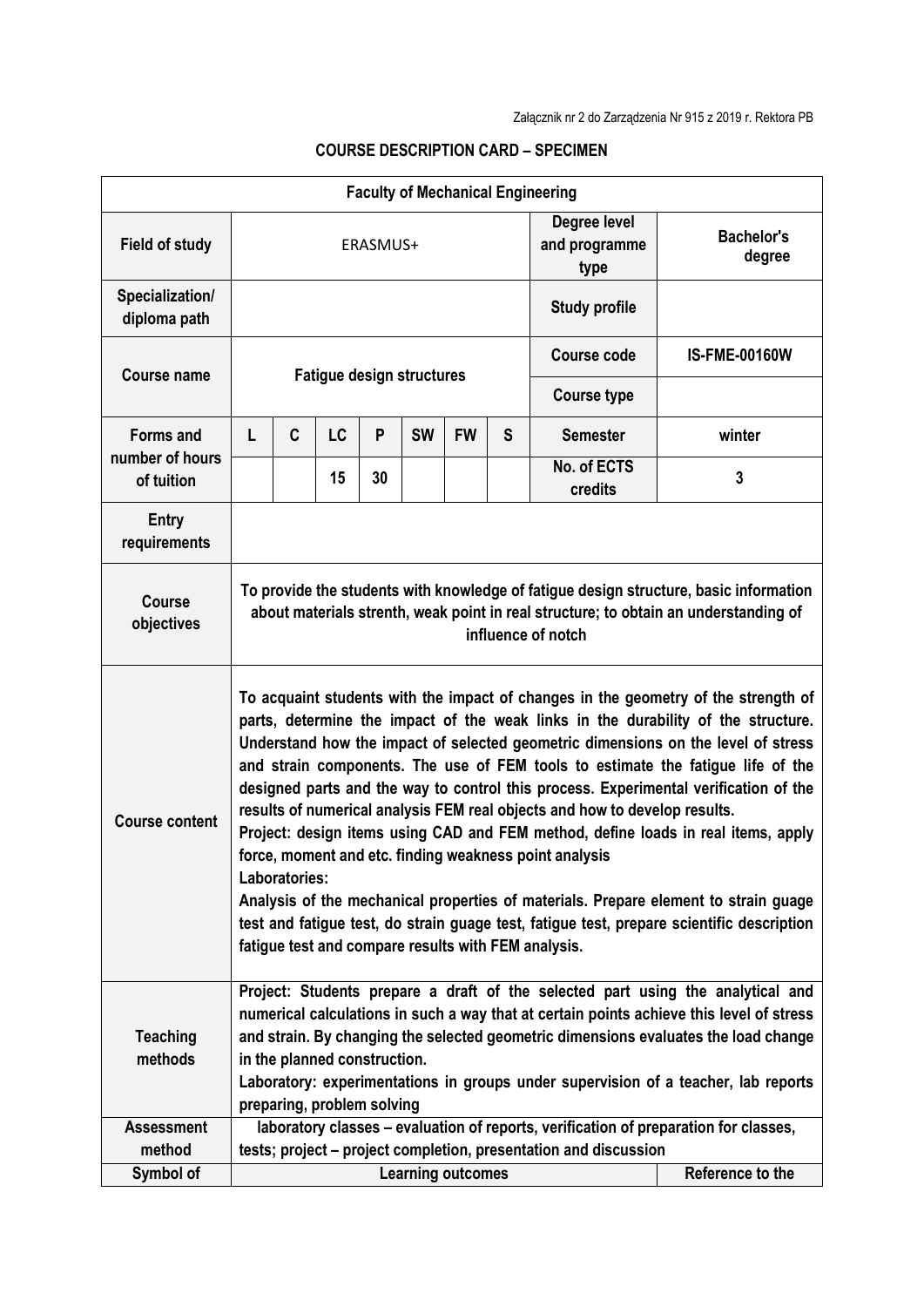| learning                       |                                                                                                                                                                                                                                                                                                                                                                                                                                                           |                                                | learning outcomes for            |  |  |  |  |
|--------------------------------|-----------------------------------------------------------------------------------------------------------------------------------------------------------------------------------------------------------------------------------------------------------------------------------------------------------------------------------------------------------------------------------------------------------------------------------------------------------|------------------------------------------------|----------------------------------|--|--|--|--|
| outcome                        |                                                                                                                                                                                                                                                                                                                                                                                                                                                           |                                                | the field of study               |  |  |  |  |
| L01                            | Student is able to classify and characterize the load structure                                                                                                                                                                                                                                                                                                                                                                                           | M1_W08, M1_W10,                                |                                  |  |  |  |  |
|                                |                                                                                                                                                                                                                                                                                                                                                                                                                                                           |                                                | M1_W19                           |  |  |  |  |
| LO <sub>2</sub>                | Student describes the effect of notches on the stress on the<br>machines                                                                                                                                                                                                                                                                                                                                                                                  |                                                | M1_U19                           |  |  |  |  |
| LO <sub>3</sub>                | The student understands and describes the influence of<br>geometry on the stress on the machines                                                                                                                                                                                                                                                                                                                                                          |                                                | M1_U19                           |  |  |  |  |
| <b>LO4</b>                     | Student can develop experimental results                                                                                                                                                                                                                                                                                                                                                                                                                  |                                                | M1_U02, M1_K03,                  |  |  |  |  |
| LO <sub>5</sub>                |                                                                                                                                                                                                                                                                                                                                                                                                                                                           |                                                |                                  |  |  |  |  |
| LO <sub>6</sub>                |                                                                                                                                                                                                                                                                                                                                                                                                                                                           |                                                |                                  |  |  |  |  |
| Symbol of                      |                                                                                                                                                                                                                                                                                                                                                                                                                                                           | Type of tuition during<br>which the outcome is |                                  |  |  |  |  |
| learning                       | Methods of assessing the learning outcomes                                                                                                                                                                                                                                                                                                                                                                                                                |                                                |                                  |  |  |  |  |
| outcome                        |                                                                                                                                                                                                                                                                                                                                                                                                                                                           | assessed                                       |                                  |  |  |  |  |
| LO1                            | printed design and final report                                                                                                                                                                                                                                                                                                                                                                                                                           | P                                              |                                  |  |  |  |  |
| LO <sub>2</sub>                | printed design and final report, pre-lab tests, lab reports<br>grading                                                                                                                                                                                                                                                                                                                                                                                    | P, LC                                          |                                  |  |  |  |  |
| LO <sub>3</sub>                | printed design and final report, pre-lab tests, lab reports<br>grading                                                                                                                                                                                                                                                                                                                                                                                    | P, LC                                          |                                  |  |  |  |  |
| <b>LO4</b>                     | pre-lab tests, lab reports grading                                                                                                                                                                                                                                                                                                                                                                                                                        | LC                                             |                                  |  |  |  |  |
| LO <sub>5</sub>                |                                                                                                                                                                                                                                                                                                                                                                                                                                                           |                                                |                                  |  |  |  |  |
| LO <sub>6</sub>                |                                                                                                                                                                                                                                                                                                                                                                                                                                                           |                                                |                                  |  |  |  |  |
|                                | No. of hours                                                                                                                                                                                                                                                                                                                                                                                                                                              |                                                |                                  |  |  |  |  |
|                                | participation in project classes                                                                                                                                                                                                                                                                                                                                                                                                                          | 30                                             |                                  |  |  |  |  |
|                                | participation for project classes                                                                                                                                                                                                                                                                                                                                                                                                                         | 15                                             |                                  |  |  |  |  |
|                                | participation in laboratory classes                                                                                                                                                                                                                                                                                                                                                                                                                       | 15                                             |                                  |  |  |  |  |
| <b>Calculation</b>             | preparation for laboratory classes                                                                                                                                                                                                                                                                                                                                                                                                                        | 30                                             |                                  |  |  |  |  |
|                                | participation in student-teacher sessions                                                                                                                                                                                                                                                                                                                                                                                                                 |                                                | 10                               |  |  |  |  |
|                                |                                                                                                                                                                                                                                                                                                                                                                                                                                                           |                                                |                                  |  |  |  |  |
|                                | <b>TOTAL:</b>                                                                                                                                                                                                                                                                                                                                                                                                                                             |                                                |                                  |  |  |  |  |
| <b>Quantitative indicators</b> |                                                                                                                                                                                                                                                                                                                                                                                                                                                           |                                                | No. of<br><b>ECTS</b><br>credits |  |  |  |  |
|                                | Student workload - activities that require direct teacher participation                                                                                                                                                                                                                                                                                                                                                                                   | 45                                             | 1,5                              |  |  |  |  |
|                                | Student workload - practical activities                                                                                                                                                                                                                                                                                                                                                                                                                   | 55                                             | 1,5                              |  |  |  |  |
| <b>Basic references</b>        | 1) Gurney, T. R.: Chapter 5.4 Fatigue Design. Constructional Steel Design. An<br>International Guide. Elsevier Applied Science,<br>1992.<br>2) DNV-RP-C203: Fatigue Design of Offshore Steel Structures. October 2008. Det<br><b>Norske Veritas.</b><br>3) Zhang, G., Richter, B., New approach to the numerical fatigue-life prediction of<br>spot-welded structures, Fatigue and Fracture<br>of Engineering Materials and Structures, 23 (2000) 499-508 |                                                |                                  |  |  |  |  |
| <b>Supplementary</b>           | 1) Jakubczak H. Niepewność danych w prognozowaniu trwałości zmęczeniowej                                                                                                                                                                                                                                                                                                                                                                                  |                                                |                                  |  |  |  |  |